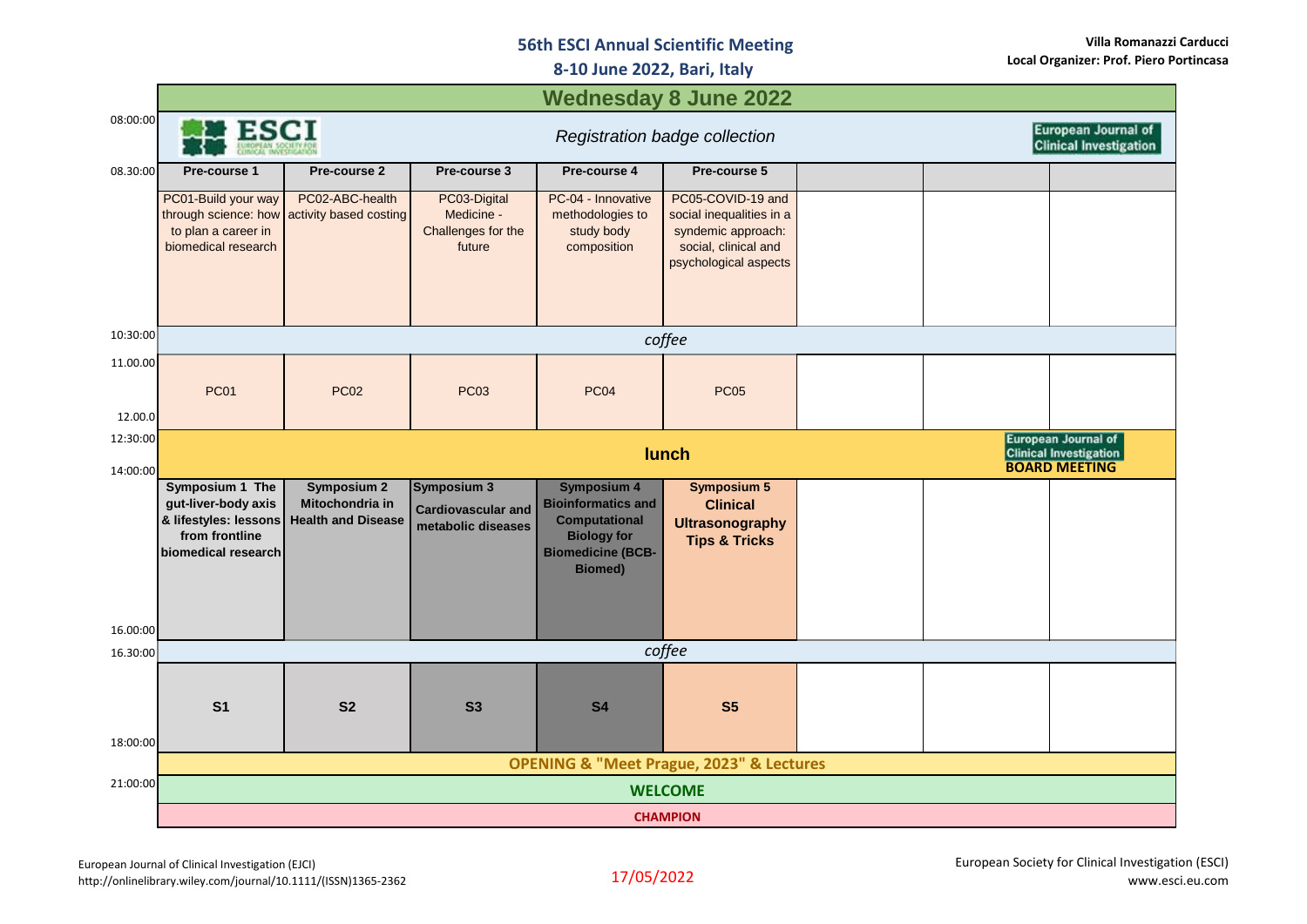## **56th ESCI Annual Scientific Meeting**

**8-10 June 2022, Bari, Italy**